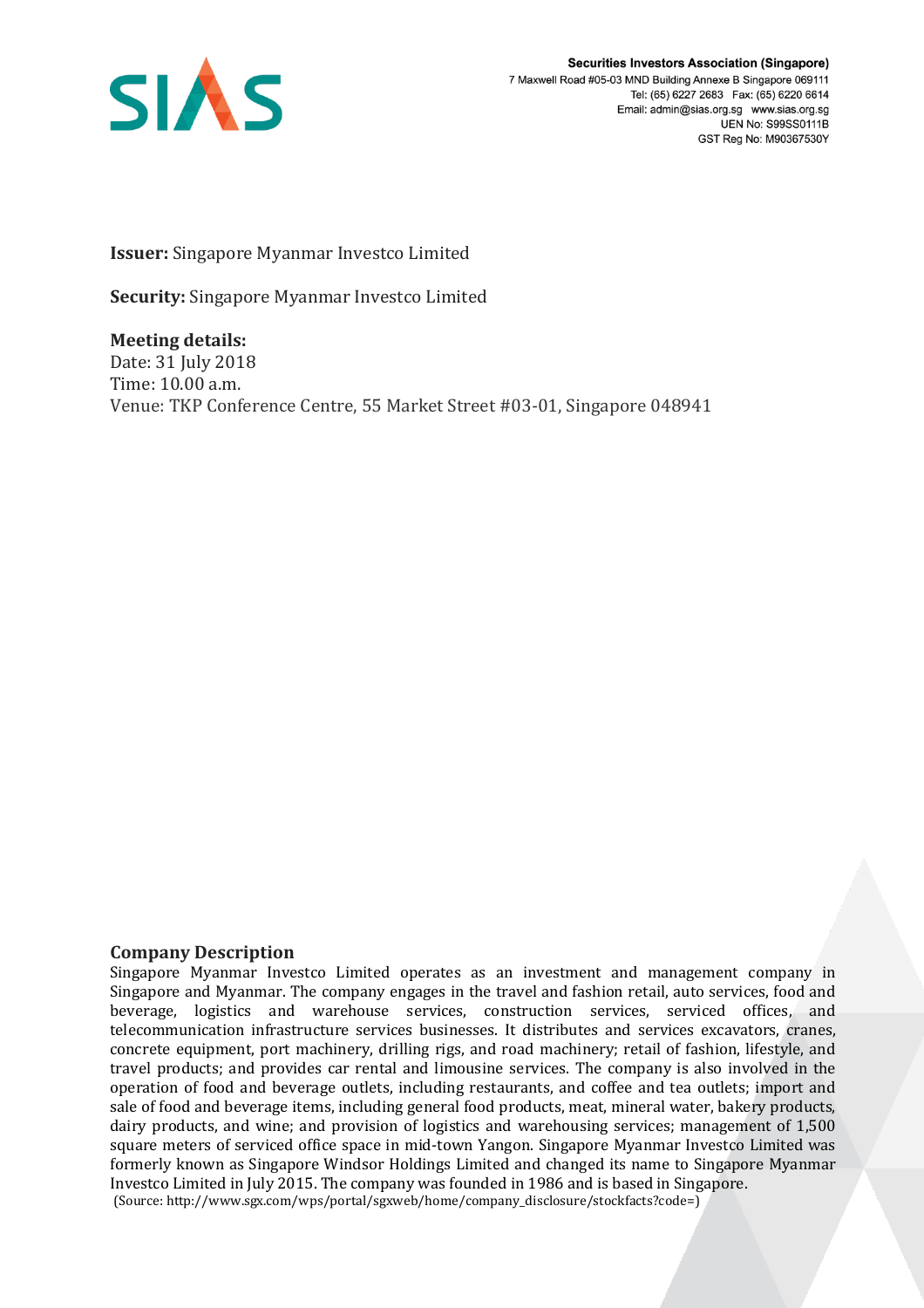

1. As noted in the CEO's message, FY2018 was a milestone for the group as it achieved positive EBITDA and the group firmly established itself in duty-free travel retail with the 72,000 square feet of retail space in Myanmar's new international terminal. The five core business pillars of the group are travel & fashion retail, food & beverage, auto services, construction services and logistics. Would the board/management provide better clarity on the following:

- (i) **Retail: Can management clarify on the strategy of its travel and fashion retail business? What is the targeted segment group? For the retail outlets outside of the airport, would growth be fuelled by the increasingly affluent middle-class or would the business be more reliant on tourists? What would attract tourists to make purchases of international brands in Myanmar?**
- (ii) **Food & Beverage (F&B): How affordable are these food & beverage services to the locals? Again, would tourism be the main factor driving the growth of the segment?**
- (iii) **Construction services: How significant is the comprehensive distribution agreement signed with SANY in October 2017?**
- (iv) The CEO has mentioned that the group is now responsible for "over 700 staff in Myanmar" while, in the Chairman's statement, it was disclosed that the group's staff strength has "increased from 70 employees to a size of more than 300." **Would management clarify on the current staff strength of the group?**

2. Specifically in the CEO's message, it was disclosed that the group "see[s] limited need for capital investments and [the] five core business pillars are poised to further expand and entrench our business presence in Myanmar" (page 17).

Based on the consolidated statement of cash flows, net cash used in operating activities was US\$(8.2) million in 2018 and US\$(9.5) million in 2017. Similarly, the net cash used in investing activities were US\$(3.1) million and US\$(18.0) million respectively.

- **(i) Can management clarify if the investment phase is largely over and the 5 business segments are able to achieve operational leverage going forward?**
- **(ii) What are management's pro-active efforts at managing its working capital better?**
- (iii) As seen in Note 22A (page 89 Cash and cash equivalents in the statement of cash flow; shown below), the group has cash and cash equivalents for statement of cash flows purpose at end of year amounting to US\$(3.5) million. The group has outstanding bank overdrafts of US\$(4.5) million, with floating interest rates of 4.73% to 13.00%. **Would management elaborate further on the rationale to rely on costly short-term bank overdrafts to fund its businesses?**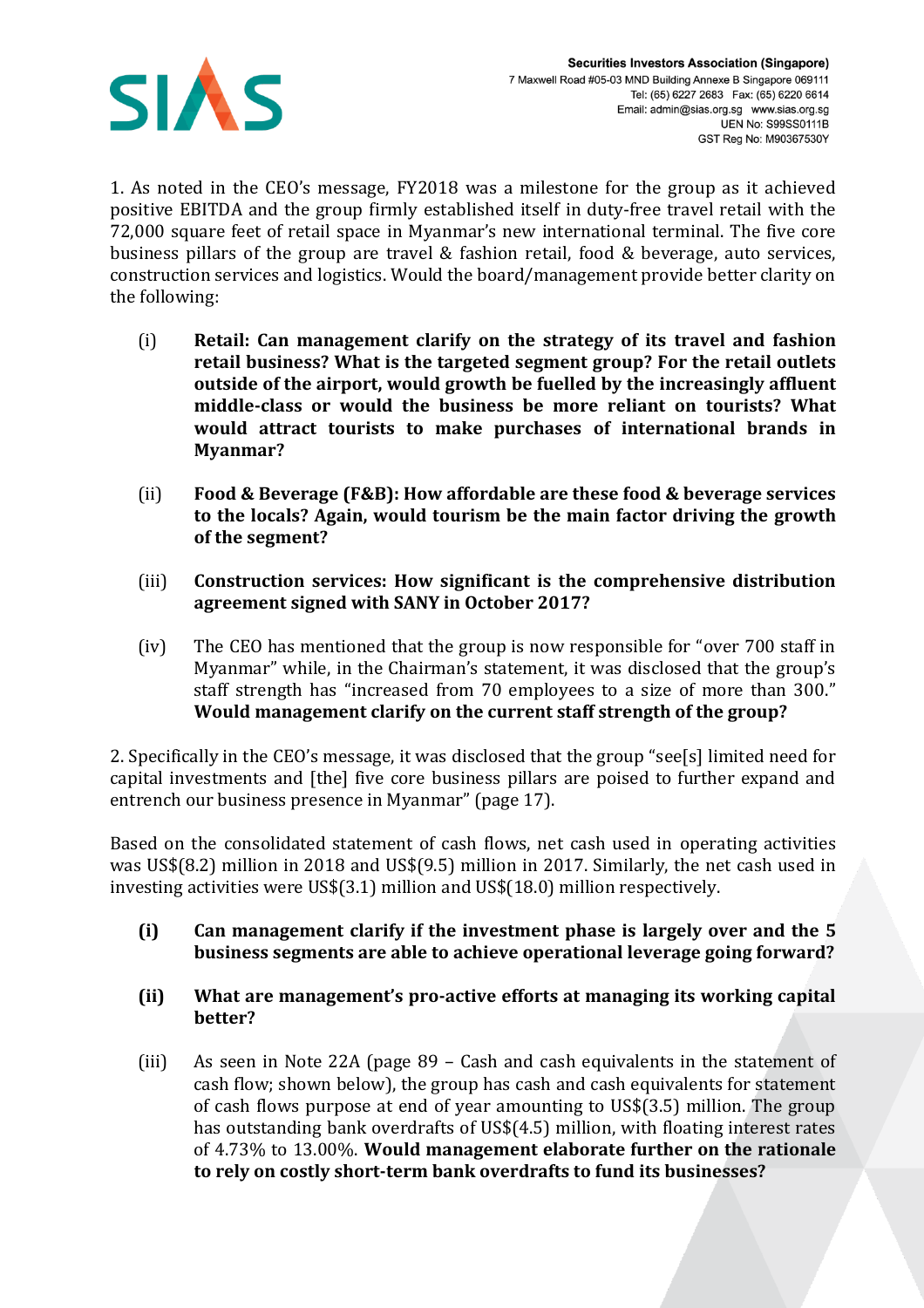

22A. Cash and cash equivalents in the statement of cash flows:

|                                                                                  | <b>The Group</b> |          |
|----------------------------------------------------------------------------------|------------------|----------|
|                                                                                  | 2018             | 2017     |
|                                                                                  | <b>US\$'000</b>  | US\$'000 |
| As stated above                                                                  | 1.429            | 3.372    |
| Fixed bank deposits restricted in use (a)                                        | (570)            | (1,523)  |
| Discontinued operations (Note 13)                                                | 194              | 198      |
| Bank overdraft (Note 24)                                                         | (4,544)          | (4, 454) |
| Cash and cash equivalents for statement of cash flows purposes<br>at end of year | (3, 491)         | (2,407)  |

3. The "Carrying amount of trade receivables" is a key audit matter (KAM) highlighted by the Independent Auditor in their Report on the Audit of the Financial Statements (page 50). Key audit matters are those matters that, in the professional judgement of the Independent Auditor, were of most significance in the audit of the financial statements of the current period.

As noted in the KAM, as at 31 March 2018, the carrying value of trade receivables amounted to US\$24.0 million, accounting for 40.5% of the Group's total assets as at the end of the reporting year. Approximately 91% of the receivables are due from the Group's three major distributors in Myanmar. Out of the trade receivables as at 31 March 2018, US\$17.8 million were past the 60 days due date and based on management's assessment, it is of the view that these amounts are recoverable.

- **(i) Can management help shareholders understand the financial strength and standing of the group's major customer (Myanmar distributor that operates retail businesses at an airport and a downtown shopping mall)?**
- (ii) Based on the aging analysis, US\$10.7 million of trade receivables are past due by over 150 days but not impaired at the end of the reporting period (as shown below). **What was the process by management to evaluate the collectability of these long outstanding debt?**

| Ageing analysis of the age of trade receivable amounts that are past due as at the end of reporting year<br>but not impaired: |                 |                  |  |
|-------------------------------------------------------------------------------------------------------------------------------|-----------------|------------------|--|
|                                                                                                                               |                 | <b>The Group</b> |  |
|                                                                                                                               | 2018            | 2017             |  |
|                                                                                                                               | <b>US\$'000</b> | <b>US\$'000</b>  |  |
| 61 to 90 days                                                                                                                 | 2,285           | 2,055            |  |
| 91 to 150 days                                                                                                                | 4,864           | 2,521            |  |
| Over 150 days                                                                                                                 | 10,699          | 3,194            |  |
| Total                                                                                                                         | 17,848          | 7,770            |  |

- **(iii) Can management provide a more meaningful analysis by providing an upper limit to the aging (with the appropriate breakdown)? Specifically, what is the amount that is past due by more than a year?**
- **(iv) What are the efforts by management to collect these long outstanding debt?** The US\$17.8 million of trade receivables past due but not impaired accounts for 60% of the group's total equity.